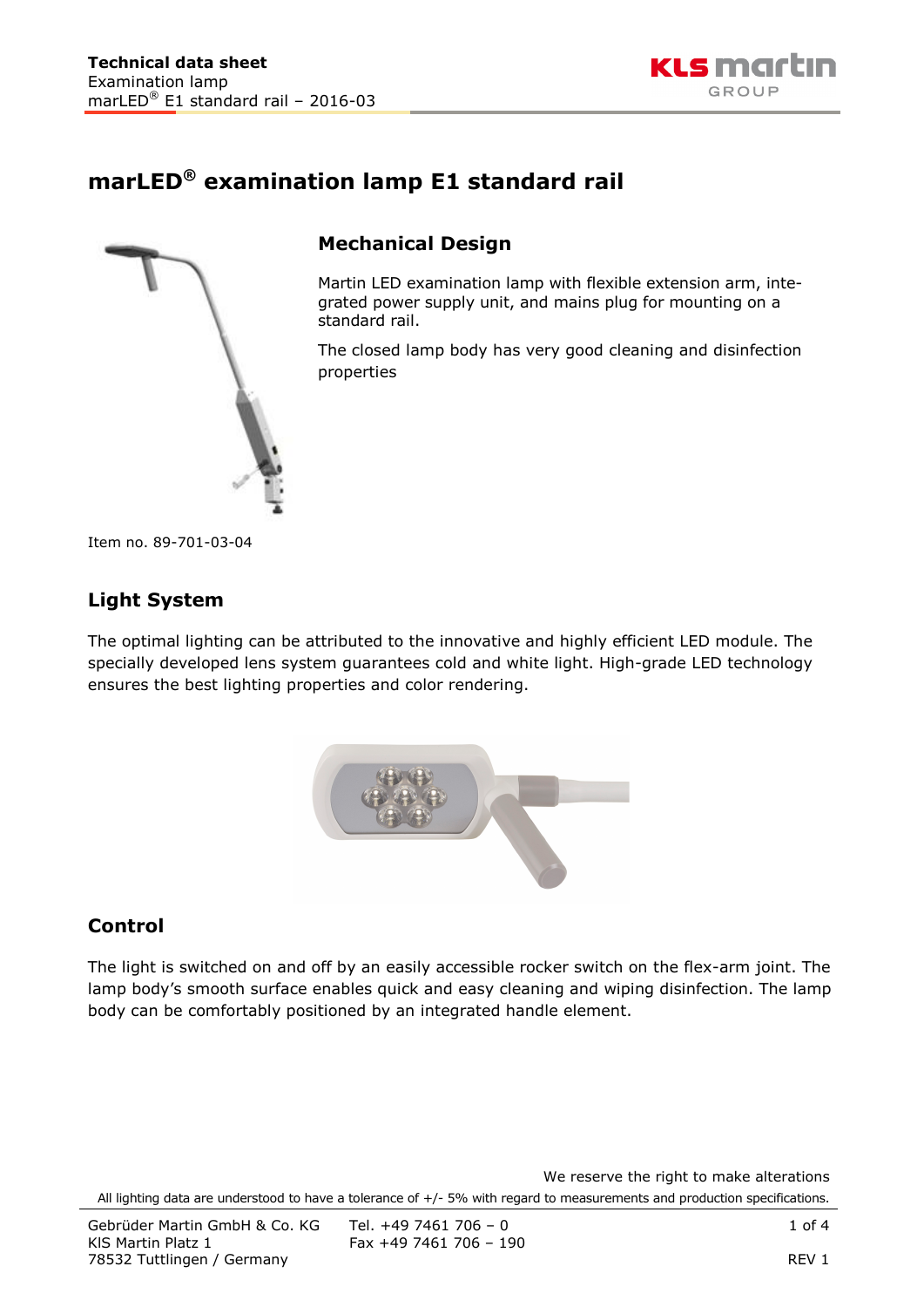

| <b>Electrical data</b>                                            | <b>Unit</b> | marLED <sup>®</sup> E1 standard rail |  |  |
|-------------------------------------------------------------------|-------------|--------------------------------------|--|--|
| Power supply module                                               |             | integrated in the lamp body          |  |  |
| Primary connection voltage                                        | <b>VAC</b>  | $100 - 240$ , 50 - 60 Hz             |  |  |
| Total lamp body power<br>consumption                              | VA          | 11.2-17.5                            |  |  |
| Lamp power consumption                                            | W           | $\overline{7}$                       |  |  |
| Voltage on wall or ceiling<br>mounting location                   | $\vee$      | $100 - 240$ VAC                      |  |  |
| Expected lifetime of the lamp                                     | h           | 50,000                               |  |  |
| Focus / light field adjustment                                    |             | Fixed                                |  |  |
| Spare lamp                                                        |             | from KLS Martin                      |  |  |
| The electronics meet the<br>requirements according to             |             | IEC 60601-1                          |  |  |
| Classification acc. to German<br><b>Medical Devices Act</b>       |             | I                                    |  |  |
| Protection class acc. to IEC 601                                  |             | II                                   |  |  |
| Degree of protection support<br>arm system                        |             | Protection class I                   |  |  |
| Degree of protection light body                                   |             | <b>IP20</b>                          |  |  |
| Conformity                                                        |             | <b>CE</b>                            |  |  |
| Euro-plug* with C7/C8 coupling<br>included in the scope of supply |             | Yes                                  |  |  |
| *Country-specific plugs are also available on request.            |             |                                      |  |  |

We reserve the right to make alterations

All lighting data are understood to have a tolerance of +/- 5% with regard to measurements and production specifications.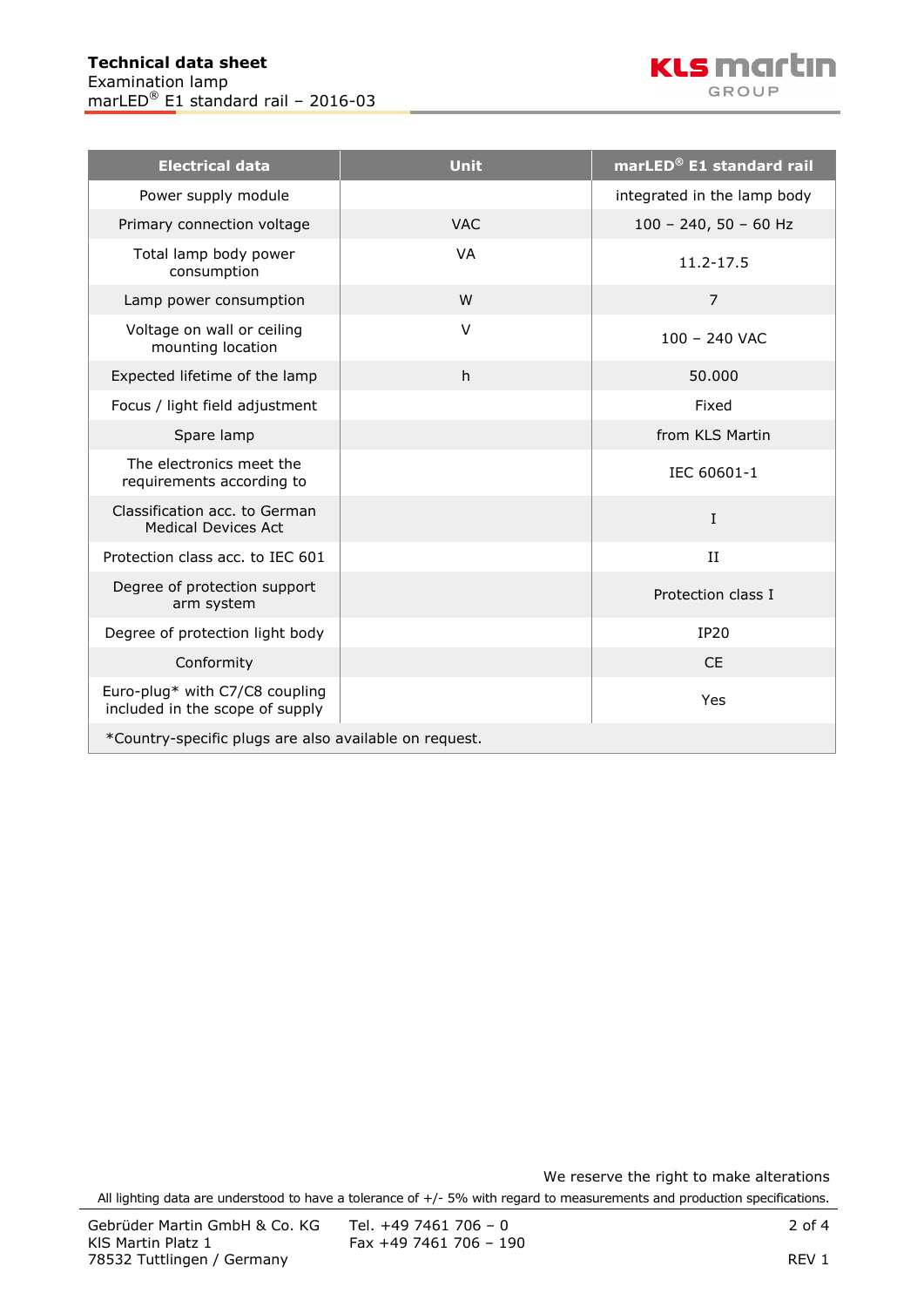| <b>Light technical data</b>                          | <b>Unit</b>      | marLED® E1 standard rail |
|------------------------------------------------------|------------------|--------------------------|
| Central illuminance at a distance<br>of $0.5m$       | 1x               | 50,000                   |
| Light field diameter<br>(d10, distance 0.5 m)        | mm               | 180                      |
| Light field diameter<br>(d50, distance 0.5 m)        | mm               | 100                      |
| Color temperature:                                   | K                | 4,400                    |
| Color rendering index<br>$[Ra (1 - 8)]$              |                  | >93                      |
| Lighting depth<br>(without refocusing) L1 / L2       | mm               | 663                      |
| Operating range from - to<br>(without refocusing)    | mm               | $0 - 663$                |
| UV radiation strength for wave<br>lengths $<$ 400 nm | W/m <sup>2</sup> | 0.05                     |

| <b>Mechanical Data</b>                                    | <b>Unit</b>  | marLED <sup>®</sup> E1 standard rail |
|-----------------------------------------------------------|--------------|--------------------------------------|
| Operating forces on light body                            | N            | acc. to standard                     |
| Action radius                                             | mm           | 1000                                 |
| max. horizontal weight force                              | N            | 32.37                                |
| Total weight                                              | kg           | 1.4                                  |
| Permissible ambient temperature<br>range during operation | $^{\circ}$ C | $+10^{\circ}$ C /+35°C               |
| Storage temperature                                       | $^{\circ}$ C | +70°C /-20°C                         |
| Light body height<br>(without sterile handle)             | mm           | 26                                   |
| Light body dimensions                                     | mm           | 188x82                               |

We reserve the right to make alterations

All lighting data are understood to have a tolerance of +/- 5% with regard to measurements and production specifications.